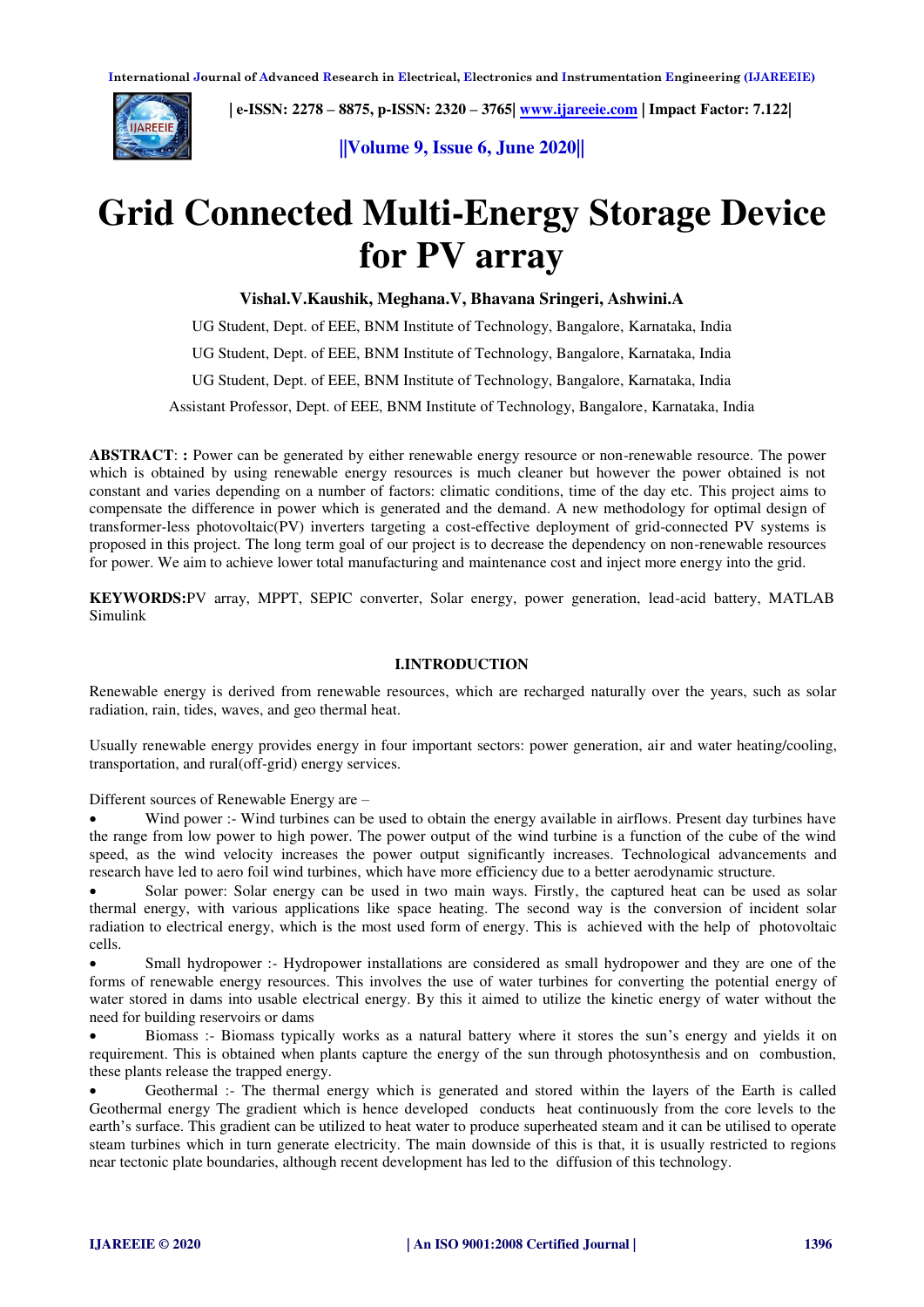

# **| e-ISSN: 2278 – 8875, p-ISSN: 2320 – 3765| [www.ijareeie.com](http://www.ijareeie.com/) | Impact Factor: 7.122|**

# **||Volume 9, Issue 6, June 2020||**

Solar energy is available in abundance and hence it can be obtained in large quantities and converted it into required form of energy depending on the need of the application and it can utilized efficiently. The power which is hence obtained can either be connected to the grid or it can be an isolated or standalone power generation system which depends on utilisation, load area location and availability of nearby power grid. Solar energy can be used only in those areas where the availability of grid connection is very cost effective. The two major advantages of solar power are that it has zero fuel cost and the energy obtained is eco-friendly. Another upside of using this for small amounts of power generation is its portability.

In the recent years, the mechanisms for power conversion regarding solar energy has notably come in reduced sizes. The advances of research and technology in this field of power electronics and science have been of considerable help for engineers to develop a system that is significantly small but has high efficiency and systems that are capable of withstanding the supply of high electric power demand.

The growth of Photovoltaic energy has advanced at an average annual rate of 60% in the last 5 years and has excelled 1/3 of the progressive wind energy installed capacity, and is rapidly becoming a foremost part of the power systems. There has been a considerable reduction in the cost of PV modules. Due to this, it has to lead to the advancement of classic PV power converters from the conventional single-phase grid-tied inverters to more compound topologies to increase efficiency, power extraction from the sun, the reliability while at the same time not impacting the cost.

At the national level, at least 30 nations worldwide, are already contributing to more than 20 per cent of the energy through renewable energy production. National renewable energy markets are expected to grow continuously and immensely in the foreseeing future.

Solar photovoltaic (PV) energy conversion systems have had a large growth from a cumulative total power approximately equal to 1.2GW in the year of 1992 and it raised to 196GW in 2018 . This portent is possible because of various factors, all compiling together to increase the PV energy to achieve an important position today and potentially a very important stance shortly. Amongst several factors, the reduction in cost and improved efficiency, and the need for alternative clean energy resources, plus the supportive political rules from the government which establishes complementary feed-in tariffs designed to speed up the investment in renewable energy science.

The proposed methodology in this project works based on the principle that whenever the power generated is excess the additional power which is produced is used to charge the battery because in case of solar plants, the power generation is maximum at midday. Also the power generation is null at night, due to the absence of sunlight, this difference in power is fed from the batteries

#### **II. LITERATURE SURVEY**

A design example is presented, demonstrating that the PV inverters designed using the proposed optimization methodology exhibit lower total manufacturing and lifetime maintenance cost and inject more energy into the electricgrid and by that minimizing LCOE. The energy injected into the electric grid can be maximized by applying an effective maximum power point tracker (MPPT) control strategy [2].An intermediate dc-dc power stage is present between the PV modules and the grid-tied inverter. This is an optional stage used to decouple the PV system operating point from the PV inverter grid control . It can also boost the PV system dc output voltage if required, or provide galvanic isolation and perform the Maximum Power Point Tracking (MPPT) control.The high stray capacitance between the PV cells and the grounded metallic frame of every module and the high frequency harmonics caused by the modulation of the power converter results in leakage currents. Galvanic isolation can help to interrupt the leakage path, but the utilization of a transformer presents drawbacks such as higher cost and extra losses, resulting in reduced efficiency.[5]SEPIC converter and inverter is operated in closed loop, i.e, the control of converter is achieved by MPPT method whereas the control of an inverter is achieved by the use of Sinusoidal Pulse Width Modulation (SPWM) technique. P&O method of MPPT technique is employed here. The SEPIC converter was designed and simulated for a three phase load. In order to reduce the current ripples and voltage ripples at input and output side and also to reduce to filter size, the interleaving technique was used. By selecting proper power components this converter design can be applied to higher power applications.[6]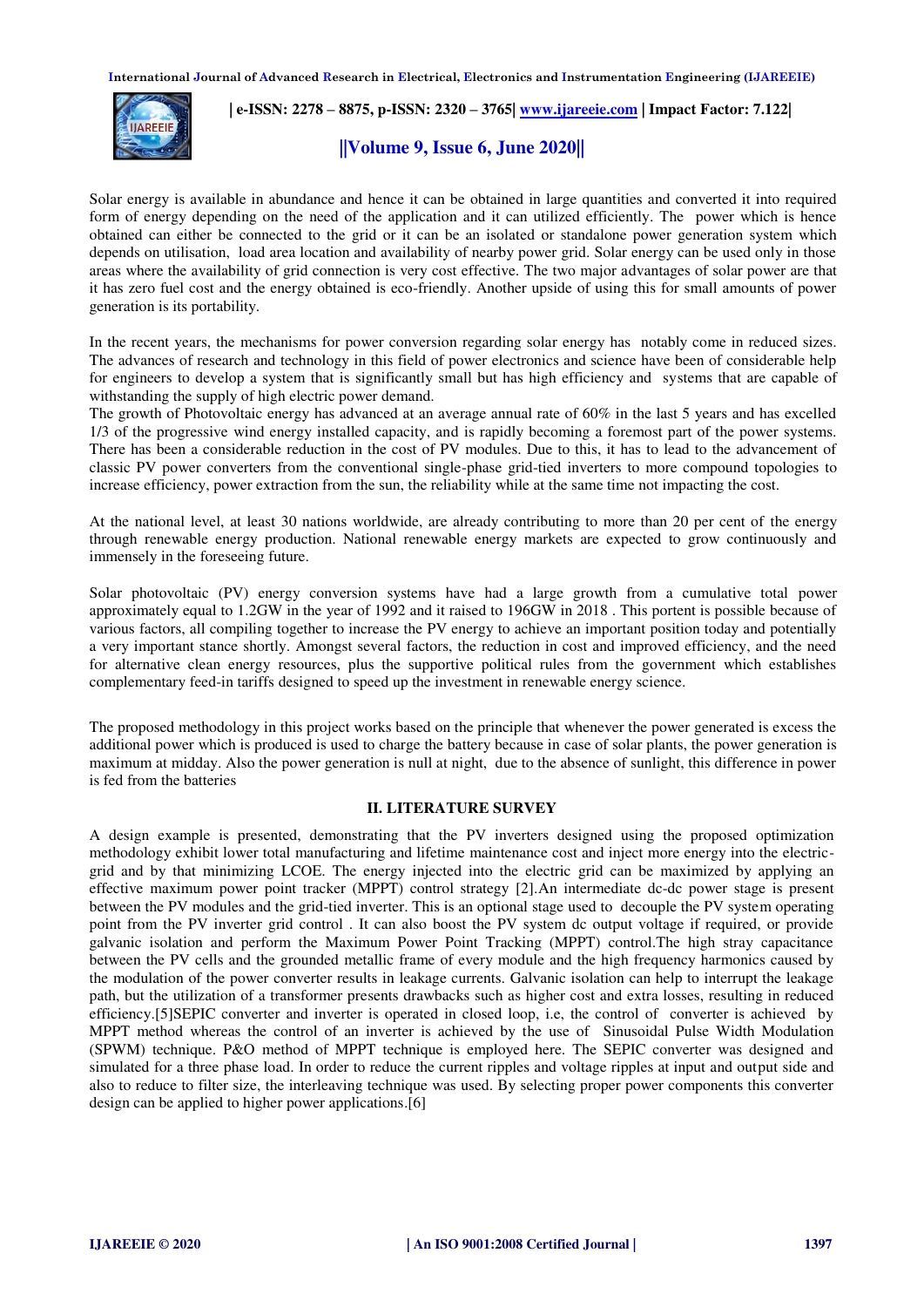

 **| e-ISSN: 2278 – 8875, p-ISSN: 2320 – 3765| [www.ijareeie.com](http://www.ijareeie.com/) | Impact Factor: 7.122|** 

**||Volume 9, Issue 6, June 2020||** 

#### **III. PROPOSED METHODOLOGY & DISCUSSION**



Figure 3.1: Block diagram of the system

The figure 3.1 shows the renewable energy system and energy storing device are connected to a grid which is represented by the output block. The energy storage system is integrated into a power grid to compensate the power fluctuation from the renewable energy system. The energy storing system consists of SEPIC DC-DC converter and energy storing device like battery. There are 6 main elements in the above Block Diagram. They are:-

1. Photo Voltaic array (PV array):-

1000 Irridainc<br>(W/m2)  $25$ emperatu<br>(Deg. C)

Figure 3.2: PV array along with MPPT

Photovoltaic array is by definition a linked collection of photovoltaic modules, which is shown in the figure 3.2 along with the block of MPPT. Each Photo Voltaic (PV) module is made of multiple interconnected PV cells. These multiple PV cells convert solar energy that falls on these panels in the form of light energy into direct current form of electricity. These PV modules are sometimes also referred to as solar panels, although that term better applies to solar-thermal water or air heating panels. Photovoltaic modules are distinguished from solar cells as they are conveniently sized and packaged in weather-resistant housings for easy installation and deployment in residential, commercial, and industrial applications.

These PV cells which are connected in the form of modules function via the photovoltaic effect which describes how the used materials can convert light energy from the sun falling on the PV cells into DC form electricity. The individual solar cells in these modules provide a relatively small amount of power but the overall electrical output can be significant when these cells are connected together in the form of modules. The cells, modules and arrays can be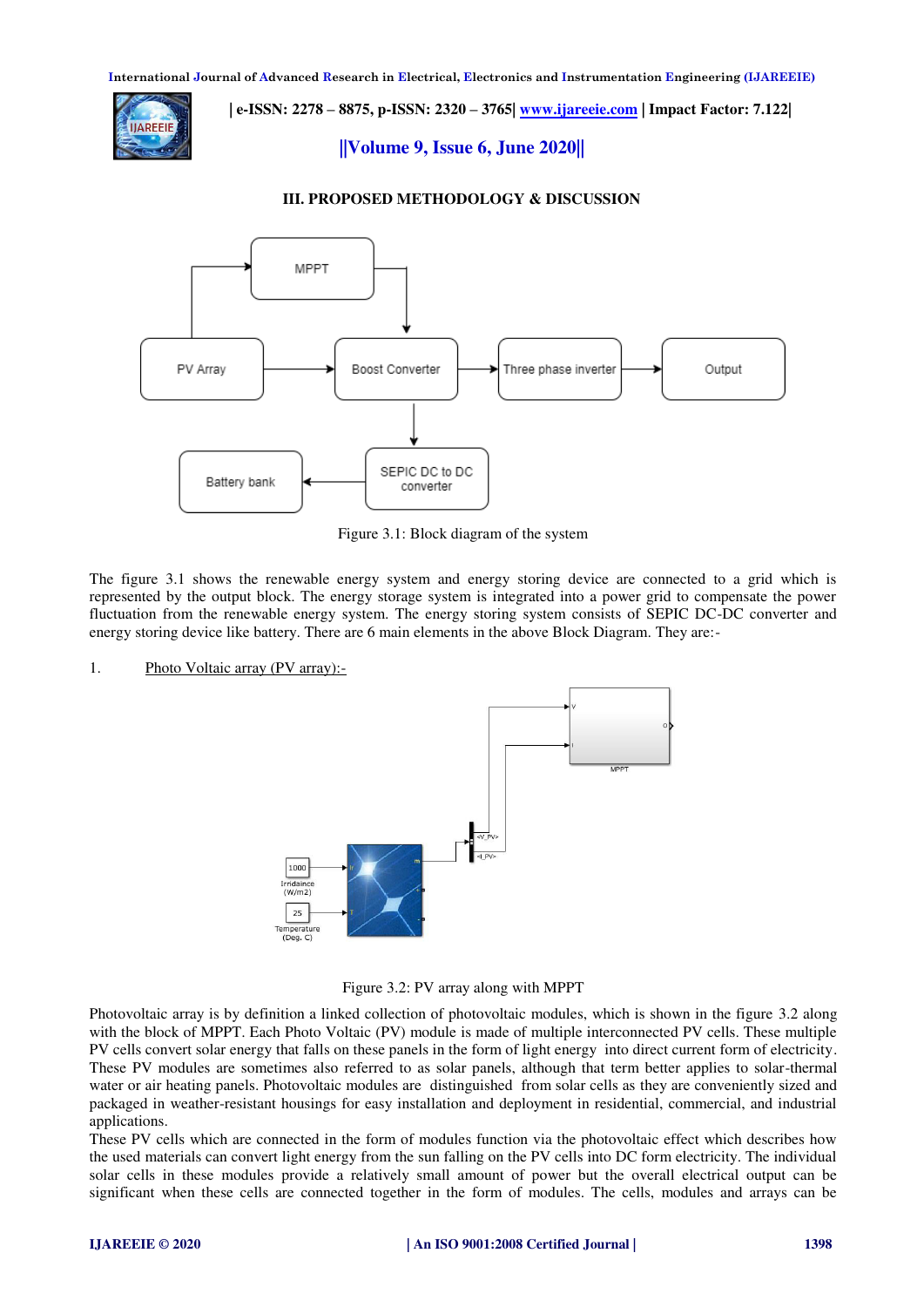

 **| e-ISSN: 2278 – 8875, p-ISSN: 2320 – 3765| [www.ijareeie.com](http://www.ijareeie.com/) | Impact Factor: 7.122|** 

## **||Volume 9, Issue 6, June 2020||**

bridged in either series connection, parallel connection or typically a combination of both to create a voltage output which is desired.

2. Maximum Power Point Tracker (MPPT):-





Maximum Power Point Tracking, frequently referred to as MPPT, is an electronic algorithmic system that allows the Photovoltaic array to produce maximum power that they are capable of producing throughout the day. MPPT is not a mechanical system that physically moves the PV panels with respect to time to make them point in the direction of the sun. It is a fully electronic algorithmic system that varies the electrical operating point of the PV cells which are interconnected as modules so that they deliver the maximum available power that is desired.



#### Figure 3.4: MPPT

A typical solar panel converts only 30 to 40% of the total incident solar irradiation into electrical energy as there are loses present due to shading and other factors. The main purpose of using Maximum power point tracking technique is to ensure the output power of the circuit is maximum when the load impedance is same as the impedance at the source side. MPPT is applied to a boost converter which is connected to the output of the PV array through a DC link in order to boost the output voltage to the desired value. By changing the duty cycle of the PWM signal given as the gate pulse to the control transistor which is MOSFET of the boost converter the source impedance is matched with that of the load impedance. There are various MPPT techniques presently used in the industry nowadays and we are using Perturb and Observe method as it has the following advantages over other techniques.

- Simplicity in algorithm
- Ease of implementation
- Low cost
- It is a very accurate method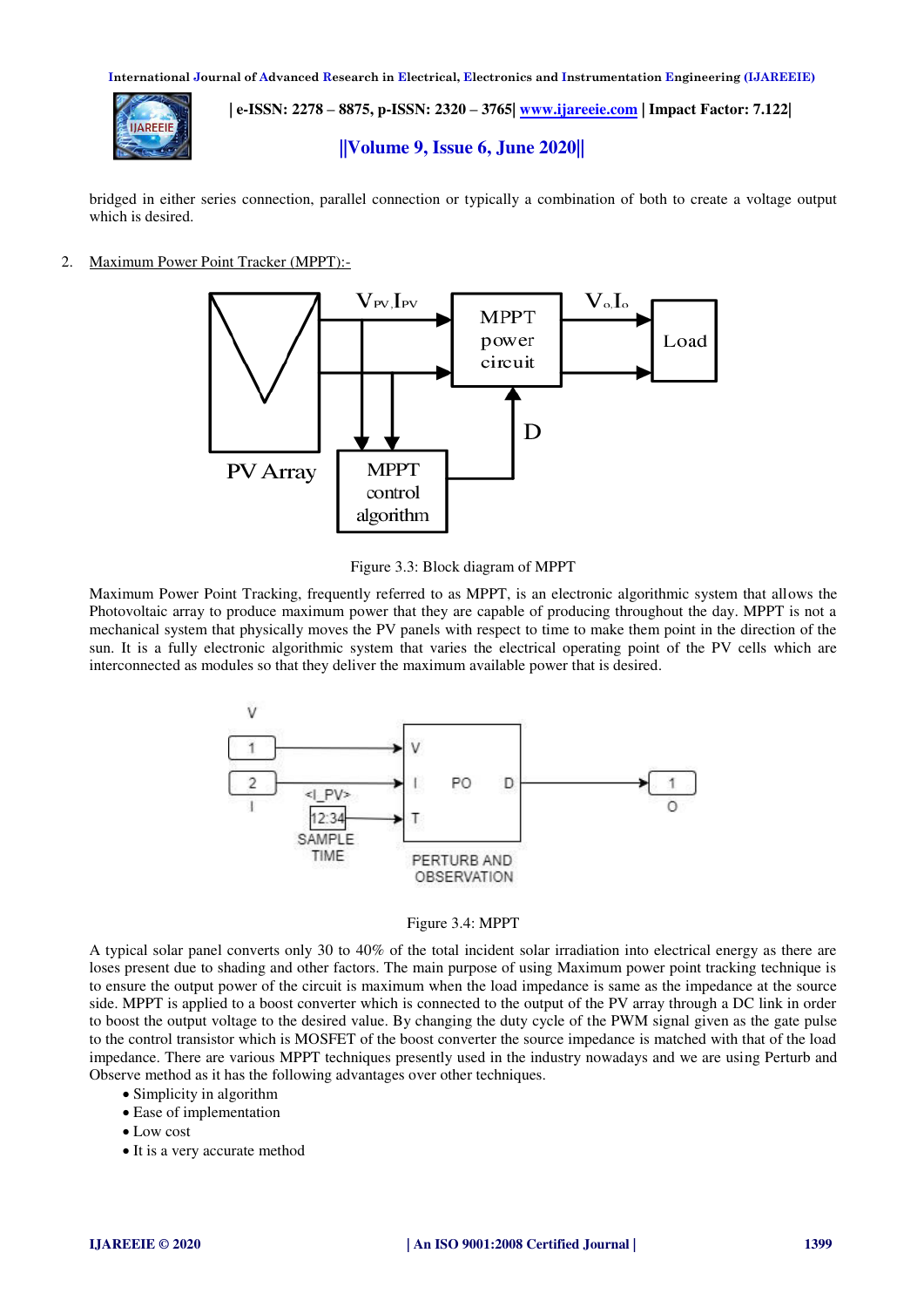

 **| e-ISSN: 2278 – 8875, p-ISSN: 2320 – 3765| [www.ijareeie.com](http://www.ijareeie.com/) | Impact Factor: 7.122|** 

**||Volume 9, Issue 6, June 2020||** 

3. Boost converter:-



Figure 3.5: Boost converter

A boost converter also known as step-up converter is a DC-to-DC power converter that increases voltage while decreasing current from its input supply to its output load. It is a class of Switched-Mode Power Supply (SMPS) containing at least two semiconductors which in this case is a diode and a MOSFET and at least one energy storage element comprising of a capacitor, an inductor, or the combination of them. To decrease voltage ripple, filters made of capacitors sometimes in combination with inductors are normally added to a converter's output load-side filter and input supply-side filter.

## 4. Single Ended Primary Inductor Converter (SEPIC):-



Figure 3.6 SEPIC DC-DC Converter

The Single Ended Primary Inductor Converter (SEPIC) is a type of DC to DC converter that allows the electrical potential (voltage) at its output to be greater than, less than, or equal to that at its input. The output of the SEPIC is controlled by the duty cycle of the MOSFET shown in the figure 3.6. SEPIC converter can work as buck converter as well as boost converter.

A SEPIC is essentially a boost converter followed by an inverted buck-boost converter, therefore it is similar to a traditional buck-boost converter, but has the advantages of having non-inverted output (the output having the same voltage polarity as the input), using a series capacitor to couple energy from the input to the output and thus can respond more gracefully to a short-circuit output. It is also capable of a true shutdown when the switch S1 is turned off the output voltage  $(V_0)$  drops to 0 V, following a fairly hefty transient dump of charge.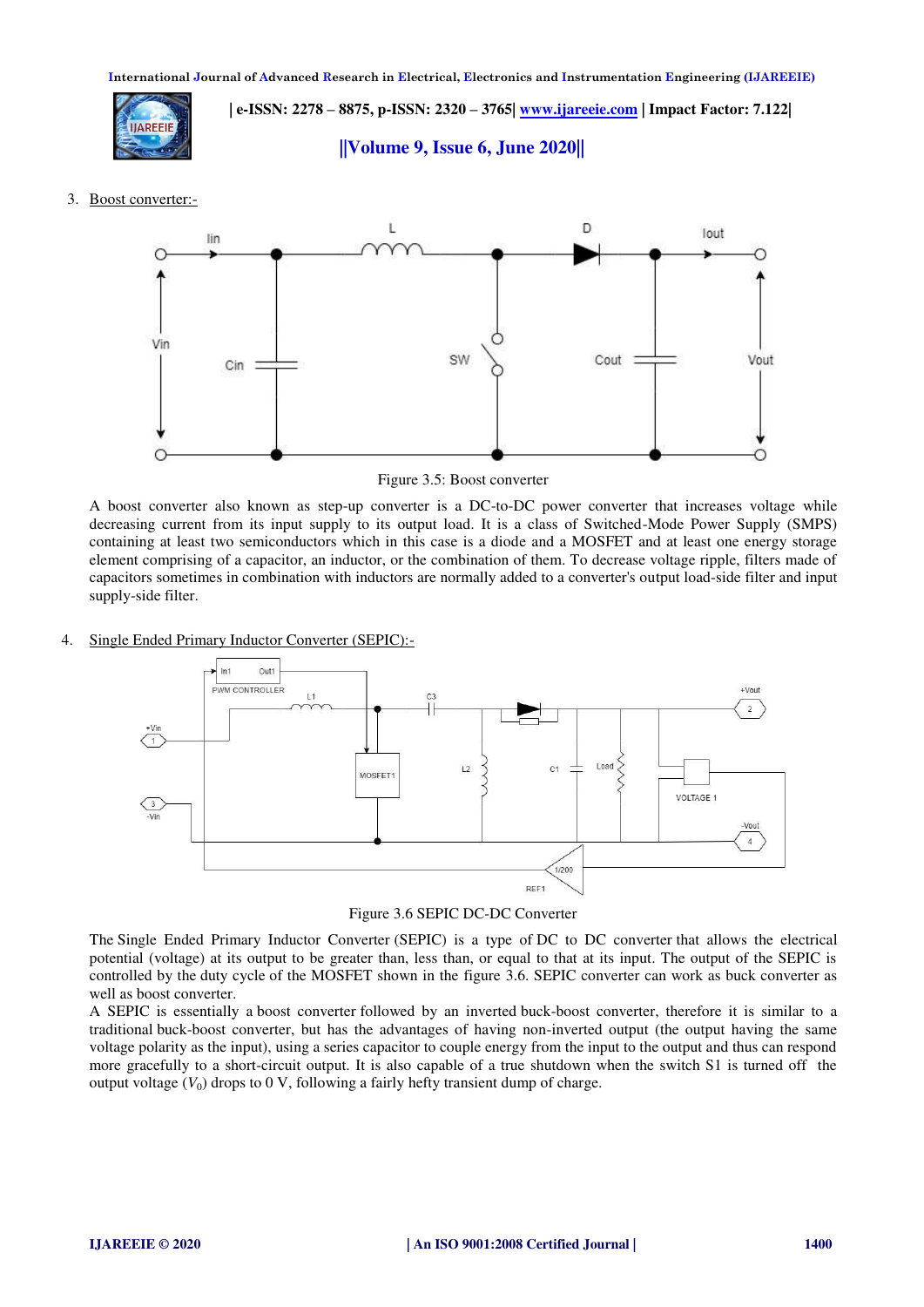

 **| e-ISSN: 2278 – 8875, p-ISSN: 2320 – 3765| [www.ijareeie.com](http://www.ijareeie.com/) | Impact Factor: 7.122|** 

**||Volume 9, Issue 6, June 2020||** 

## 5. Three Phase Inverter:-



Figure 3.7: Schematic diagram of a Three level inverter

Inverter is a device which converts DC(direct current) to AC(alternating current). Three-level inverter is a highefficiency power electronic inverter intended, in particular, for use with three-phase drives, as a grid-tie inverter for photovoltaic installations or wind turbines and in power supplies. In the figure 3.7, a schematic diagram of a three level inverter is seen designed using thyristors. A three-phase inverter converts a DC input into AC output. It has three arms which are normally delayed by an angle of 120° to generate a three-phase AC supply. The inverter switches each have a ratio of 50% and switching occurs after every  $1/6<sup>th</sup>$  of the time interval T at 60° angle interval. The switches of thyristors U1 and U2, the switches of thyristor U3 and U4 and the switches of thyristors U5 and U6 complement each other. There are two possible ways for triggering the switches to achieve the desired result, one is switches conduct for 120º which is used in our proposed project

## 6. Battery:-

Storage devices like batteries are used to smooth out the fluctuations of the PV output fed into electric grids, store energy for night time use for example, in zero energy buildings and residential homes or power arbitrage under time of use of electricity. A Lead acid battery based energy storage system is used. Lead-acid battery is the earliest type of rechargeable batteries despite having a very low energy-to-weight ratio and a low energy to volume ratio but has the ability to supply high surge currents which means that the cells have a relatively large power to weight ratio. Hence lead acid battery is the most appropriate battery to be used in our system.

#### **WORKING PRINCIPLE**

The basic working principle involved is that when sunlight falls on PV panel it converts the light energy into electrical energy which will be in direct current form. The output voltage of the PV array is stepped up to any desired higher value by applying the DC current across a boost converter . A Maximum Power Point Tracker (MPPT) employing P & O algorithm is used to control the duty cycle of pulses given to the switch of the DC-DC converter. The MPPT control algorithm takes the voltage and current readings of the PV panel as input and makes necessary changes in the PWM pulses given to the switch to ensure that the PV system is operating at its maximum power point. Once the voltage is boosted to the required value it is now given to the inverter and parallelly connected storage system consisting of a SEPIC converter integrated with the battery bank. The SEPIC converter takes the input from the boost converter and bucks the voltage as per the capacity of the battery bank. The output of boost converter can be fed to the load or grid by first converting it to AC using an inverter and then filtering it using an RLC filter to remove harmonics and a pure sine wave is obtained as the final output.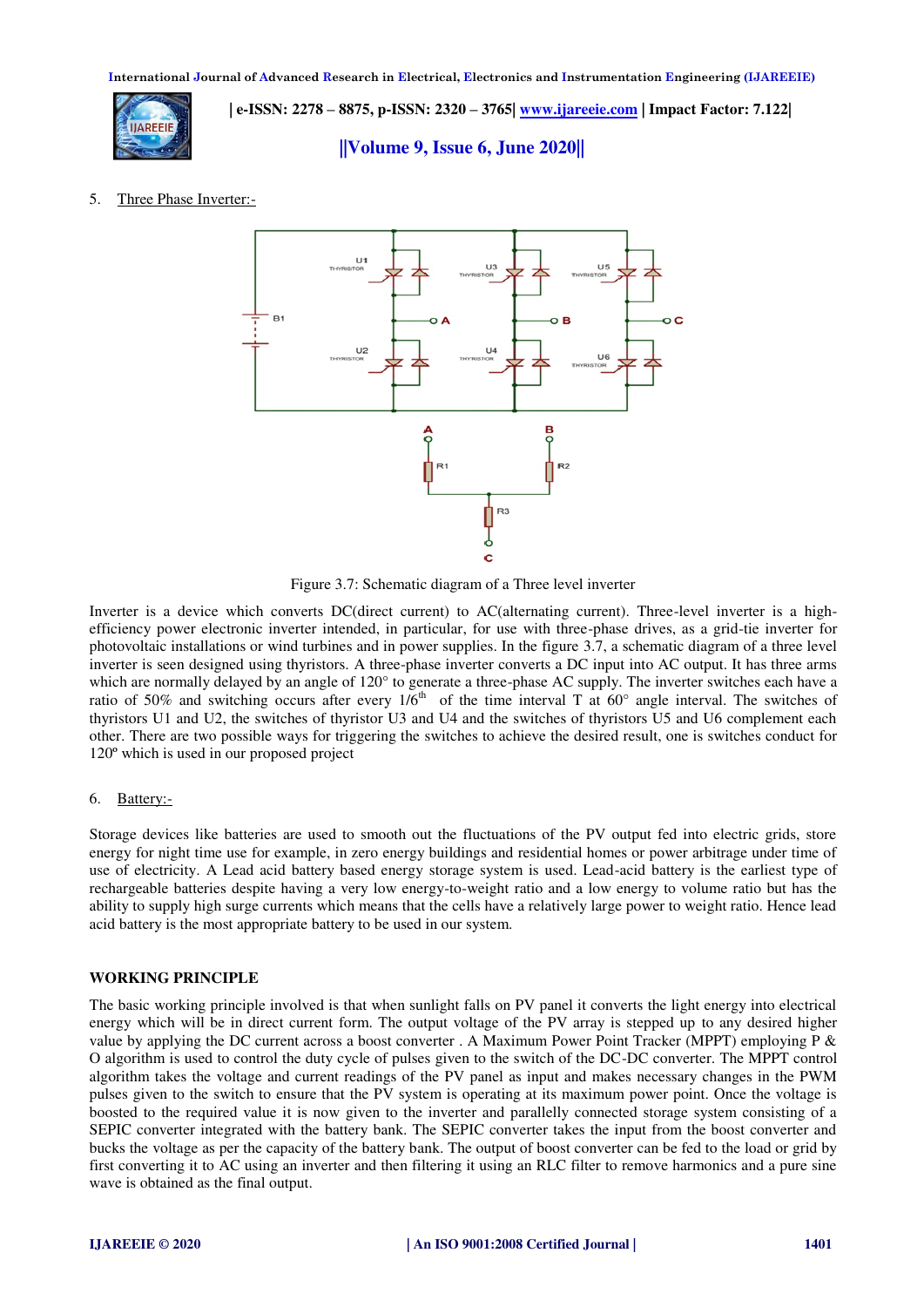

 **| e-ISSN: 2278 – 8875, p-ISSN: 2320 – 3765| [www.ijareeie.com](http://www.ijareeie.com/) | Impact Factor: 7.122|** 

**||Volume 9, Issue 6, June 2020||** 

#### **Operation of PV array and MPPT:**

When sunlight hits the PV panels, the photons in the sunlight knocks the electrons out of the atoms in the PV cell and these free electrons lead to the generation of electricity in DC form. The PV system efficiency can be improved by operating it at its maximum power point. To achieve this various MPPT techniques are employed. Incremental conductance, Perturb and observation (P  $\&$  O), short circuit current and open circuit voltage methods are a few examples. P & O algorithm being very simple and yet accurate was the perfect control algorithm for our project. Perturb typically means an alteration. In this method the operating voltage will be altered or perturbed slightly to analyze the change in power. The resulting power change decides the necessary control action that has to be taken to achieve system operation at maximum power point. A flowchart depicting the working of the P  $\&$  O algorithm is shown below.



Figure 3.8: MPPT flowchart

The first step is to sense the current and voltage of the PV array and power has to be calculated at that voltage. In the next step, a slight perturbation is introduced in the voltage by increasing the PWM duty cycle by 2% and power is computed again. The next step is to analyze the change in power. If the newly computed power is same as the previously recorded power then no action is required. However if the new power is greater than the previously computed power then the operating point is towards the left side of the maximum power point and hence perturbation has to be continued in the same direction to reach MPP. Hence PWM duty cycle is increased further. Conversely, if the new power is less than the previously computed power then the operating point is towards the right side of the maximum power point and hence perturbation must be reversed in order to reach the MPP. Hence the PWM duty cycle is decreased to achieve this.

#### **Operation of boost converter:**

The output of the PV array is given as input to the boost converter. The PWM pulses of MPPT are used to control the switch of the boost converter. The switch used can be a MOSFET or an IGBT. We have used a MOSFET in our project. The other components in the boost converter are coupling capacitor, inductor and a diode arrangement. The coupling capacitor avoids the voltage fluctuations from the solar grid into converter circuit. The series diode is used to Prevent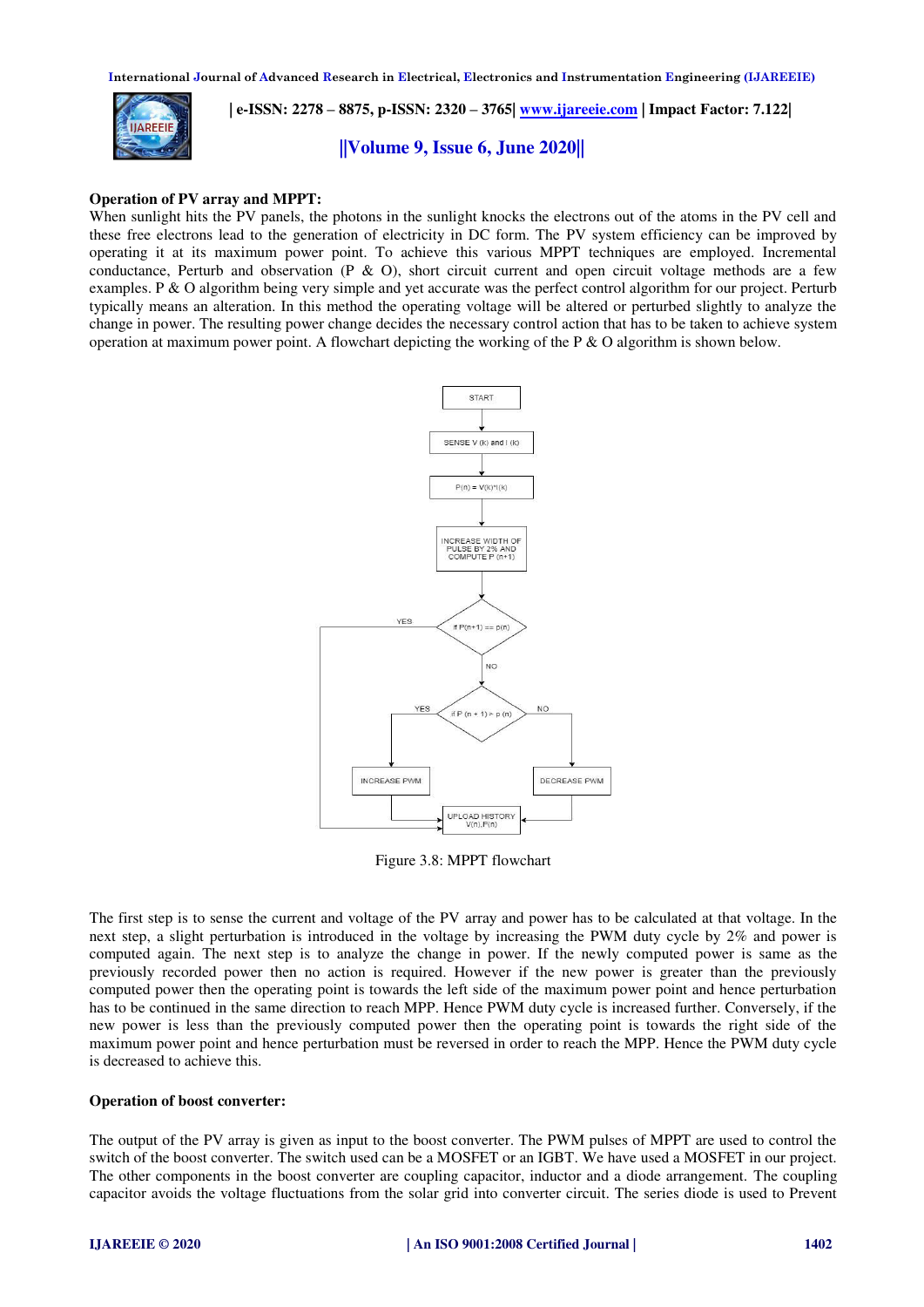

 **| e-ISSN: 2278 – 8875, p-ISSN: 2320 – 3765| [www.ijareeie.com](http://www.ijareeie.com/) | Impact Factor: 7.122|** 

## **||Volume 9, Issue 6, June 2020||**

back flow of current. A parallel connection is taken out from the boost converter and given as input to the SEPIC type DC-DC converter. In order to convert the DC power to AC the output of boost converter is given to a three phase inverter.

## **Operation of SEPIC:**



Figure 3.9: Schematic diagram of SEPIC

The schematic diagram for a basic SEPIC is shown in Figure 3.9.A single ended primary inductor capacitor is a DC-DC converter that converts voltage from one level to another by exchanging energy between capacitors and inductors. The switch S1 is used to control the amount of energy that can be exchanged between the inductor and capacitor. The switch used is usually a MOSFET. SEPICs are useful in applications in which unbalance voltage can be more or less than that of the intended output.

A SEPIC converter has 2 modes of operation:

- Continuous conduction mode Here the current through L1 never falls to zero.
- Discontinuous conduction mode Here the current through L1 is allowed to fall to zero.

The average voltage (V<sub>C1</sub>) across the capacitor C<sub>1</sub> will be equal to the input voltage during steady state operation. As the capacitor blocks DC, the average current  $(Ic<sub>1</sub>)$  through it will be zero hence the only source of DC load current is inductor  $L_2$ . Hence the average current through the inductor  $(L_2)$  will be equal to the average load current thus making it independent of the input voltage. Hence the following equation can be deduced from the above explanation:

$$
V_{IN} = V_{L1} + V_{C1} + V_{L2}
$$

Since the average voltage of  $V_{C1}$  is equal to  $V_{IN}$ ,  $V_{LI} = -V_{L2}$ . Hence, the two inductors can be wound on the same core, This is similar to a fly-back converter. The voltages being equal in magnitude will have zero effect on mutual inductance, assuming the polarity of the windings is correct. Also, since the voltages are the same in magnitude, the ripple currents from the two inductors will be equal in magnitude.

The average currents can be calculated as follows (average capacitor currents must be zero):

$$
I_{D1}=I_{L1}-I_{L2}
$$

Initially when switch S1 is turned on, current  $I_{L1}$  increases and the current  $I_{L2}$  becomes more negative. The energy required to increase the current  $I_{L1}$  is obtained from the input source. When S1 closed, the instantaneous voltage  $V_{L1}$  is approximately equal to V<sub>IN</sub> and the voltage V<sub>L2</sub> is approximately equal to  $-V_{C1}$ . In order to increase the current I<sub>L2</sub>, D<sub>1</sub> is opened and the capacitor  $C_1$  supplies the energy to achieve this and this in turn increases the energy stored in  $L_2$ . I<sub>L</sub> is supplied by  $C_2$ . This can be visualized by considering the bias voltages of the circuit in DC state and then close S1.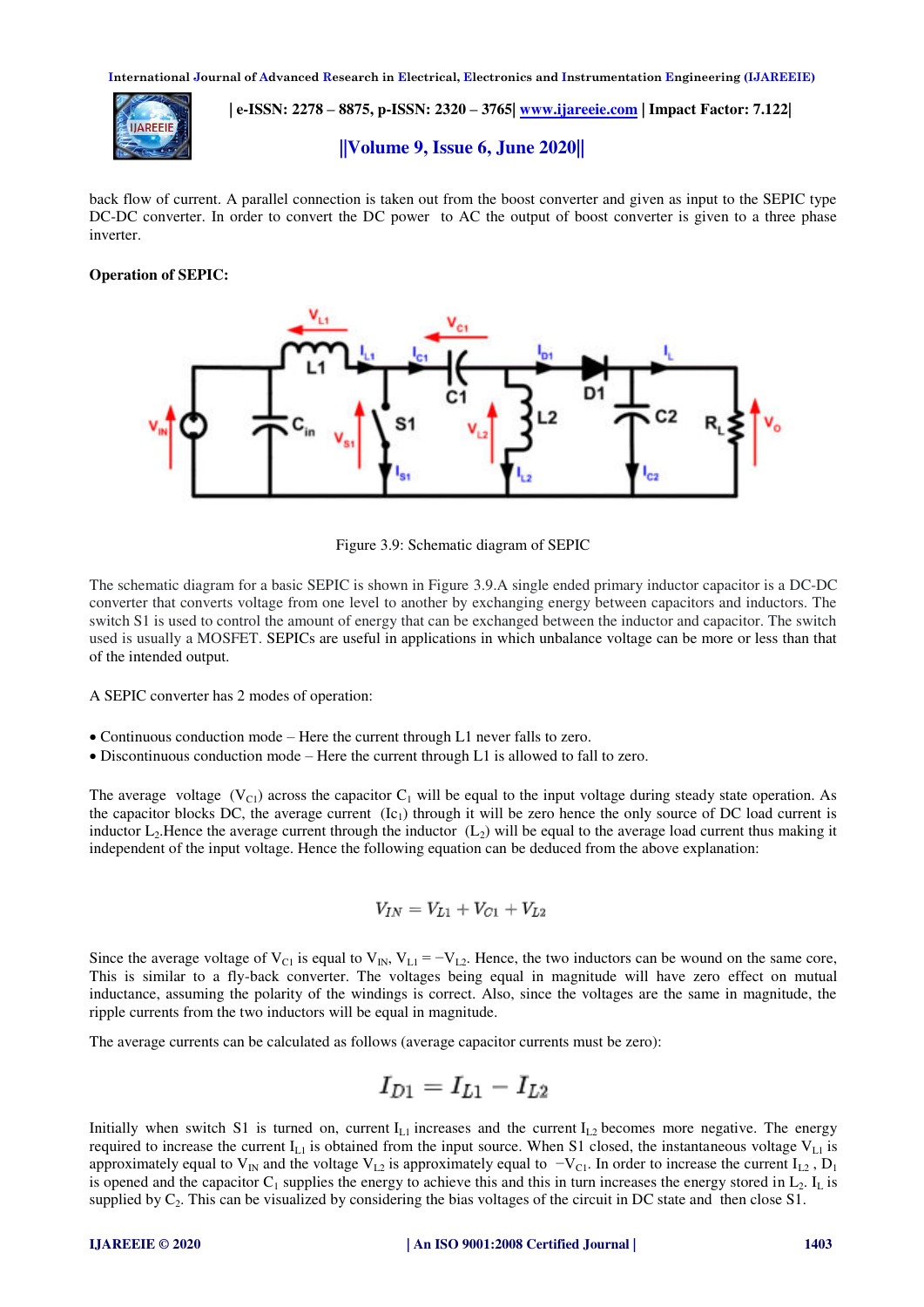

Figure 3.10: With S1 closed current increases through L<sub>1</sub> (green) and C<sub>1</sub> discharges increasing current in L<sub>2</sub> (red)

As inductors does not allow instantaneous change in current, when S1 is turned off, current  $I_{C1}$  becomes the same as the current  $I_{L1}$ . The current  $I_{L2}$  increases in negative direction itself. It is evident from the diagram that this negative current  $I_{L2}$  will add to the current  $I_{L1}$  to increase the current that is delivered to the load. Applying [Kirchhoff's Current Law,](https://en.wikipedia.org/wiki/Kirchhoff%27s_circuit_laws#Kirchhoff.27s_current_law_.28KCL.29) we have  $I_{D1} = I_{C1} - I_{L2}$ Thus we can conclude that while S1 is off, the load receives power from both  $L_2$  and  $L_1$ .  $C_1$  gets charged by  $L_1$  during this off cycle and this in turn is responsible for recharging  $L_2$  during the following on cycle.



Figure 3.11: With S1 open current through L1 (green) and current through L2 (red)

From figure 3.11 they produce current through the load Because the voltage across capacitor C1 may reverse its direction every cycle and hence a non-polarized capacitor should be used. However, a polarized tantalum or electrolytic capacitor may be used in some cases because the potential across capacitor C1 will not change unless the switch is closed long enough for one half cycle of resonance with L2.

To reduce the effects of parasitic inductance and internal resistance of the power supply, the capacitor  $C_{\text{IN}}$  is employed in actual regulator circuits. However this doesn't have any effect on the analysis of the ideal circuit.

The capacitor  $C_1$  and inductor  $L_2$  are responsible for the buck/boost capabilities of the SEPIC converter. A standard [boost converter,](https://en.wikipedia.org/wiki/Boost_converter) which generates a voltage ( $V_{S1}$ ) that is higher than  $V_{IN}$  can be created by inductor L1 and switch S2. The magnitude of the output voltage is determined by the duty cycle of the switch S1. Since the average voltage across C<sub>1</sub> is equal to V<sub>IN</sub>, the output voltage (V<sub>O</sub>) is equal to V<sub>S1</sub> - V<sub>IN</sub>. Output voltage will be less than the input voltage when  $V_{S1}$  is less than double the  $V_{IN}$ . Consequently output voltage will be greater than the input voltage when  $V_{S1}$  is greater than double the  $V_{IN}$ . The output of the SEPIC converter is given to the battery until its charged upto 85% of its full capacity which can be used when required.

The output of the boost converter is given to the load through a three phase inverter and a filter.

#### **Operation of three phase inverter:**

The DC output from the boost converter is fed to the inverter to obtain a 3 Phase AC output. The 3 phase inverter consists of 3 arms with 2 switches in each arm as shown in the figure3.12.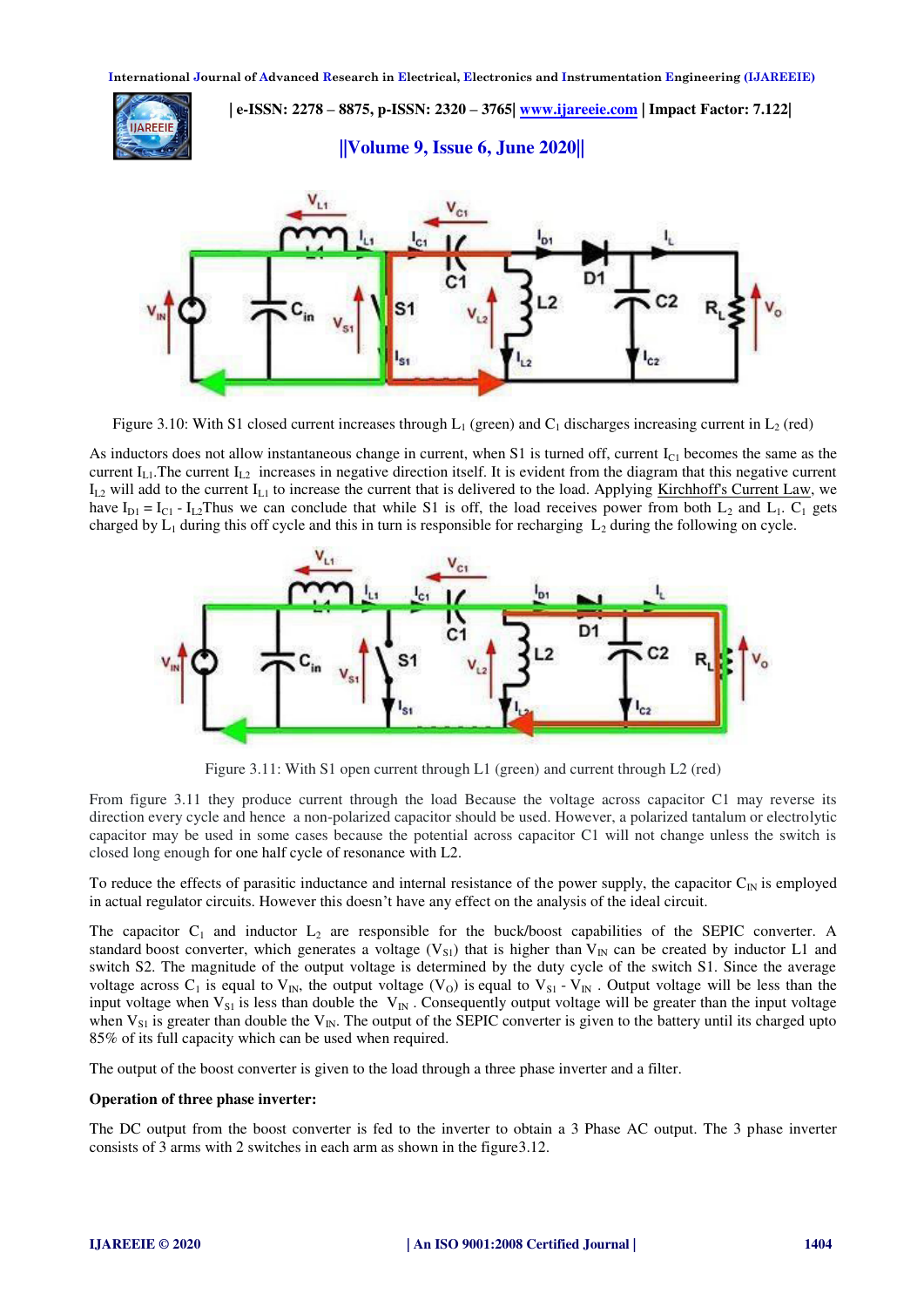

 **| e-ISSN: 2278 – 8875, p-ISSN: 2320 – 3765| [www.ijareeie.com](http://www.ijareeie.com/) | Impact Factor: 7.122|** 

**||Volume 9, Issue 6, June 2020||** 



Figure 3.12: Three arm two switch inverter

 120° conduction mode is the technique employed here. According to this technique each switch remains on continuously for 120°. The three arms of the inverter are also delayed by 120° from each other.The inverter switches each has a ratio of 50% and switching occurs after every T/6 of the time T i.e 60° angle interval. By following a proper switching sequence it is possible to accurately obtain a 3 phase output from a DC input.

At the beginning of the switching sequence S1 is closed and it conducts from 0° to 120°.Since one half cycle of the sinusoidal signal goes from 0 to 180 $^{\circ}$ , for the remaining 60 $^{\circ}$  S1 will be open and is represented by the grey area in the figure 3.13.



Figure 3.13:  $1<sup>st</sup>$  stage of inverter

Now after 120º of the first phase, the second phase will also have a positive cycle as mentioned before, so switch S3 will be closed after closing S1. This S3 will also be kept closed for another 120<sup>o</sup>. So S3 will be closed from 120<sup>o</sup> to 240ºas shown in figure 3.14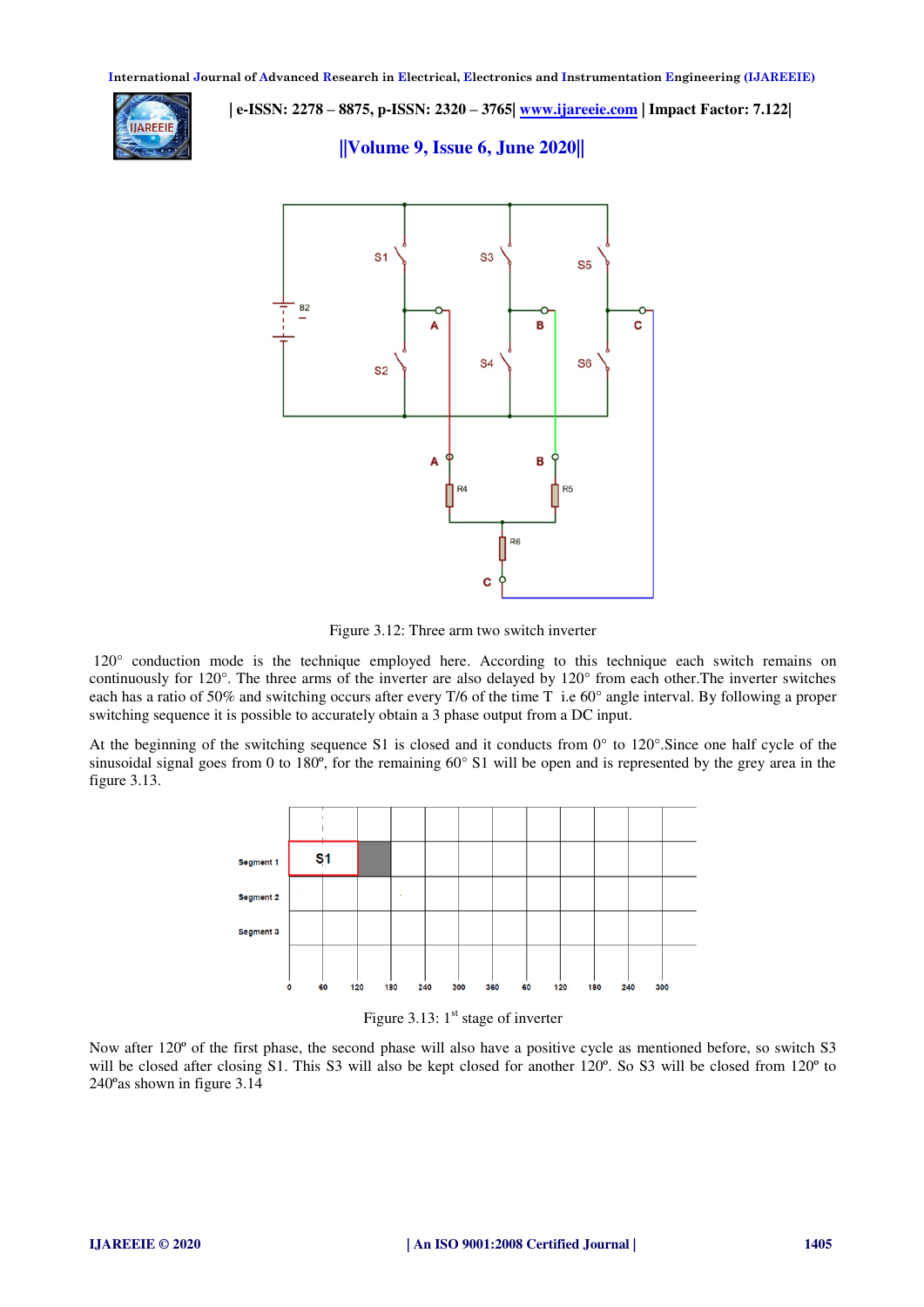

 **| e-ISSN: 2278 – 8875, p-ISSN: 2320 – 3765| [www.ijareeie.com](http://www.ijareeie.com/) | Impact Factor: 7.122|** 

# **||Volume 9, Issue 6, June 2020||**



Figure 3.14:  $2<sup>nd</sup>$  stage of inverter

Similarly, the third phase also has a positive cycle after 120º of the second phase positive cycle so the switch S5 will be closed after 120º of S3 closing. Once the switch is closed, it will be kept closed for the next 120º before being opened and with that, the switch S5 will be closed from 240º to 360º.



Figure 3.15:  $3<sup>rd</sup>$  stage of inverter

The desired three-phase voltage can be obtained by continuing this switching pattern. If we fill in the beginning and ending switching sequence in the above table we will have a complete switching pattern for 120º conduction mode as shown in the figure 3.16



Figure 3.16:  $4<sup>th</sup>$  stage of inverter

For every 60° interval any 2 switches will be on. From the figure 3.16 we will see that:

- From 0-60: S1&S4 are closed while remaining switches are opened.
- From 60-120: S1 &S6 are closed while remaining switches are opened.
- From 120-180: S3&S6 are closed while remaining switches are opened.
- From 180-240: S2&S3 are closed while remaining switches are opened.
- From 240-300: S2&S5 are closed while remaining switches are opened.
- From 300-360: S4&S5 are closed while remaining switches are opened.

The output of the inverter is given as the input to the filter. The filter is used for smoothening of the AC signal and to remove harmonics. The output of the filter is the desired output of the system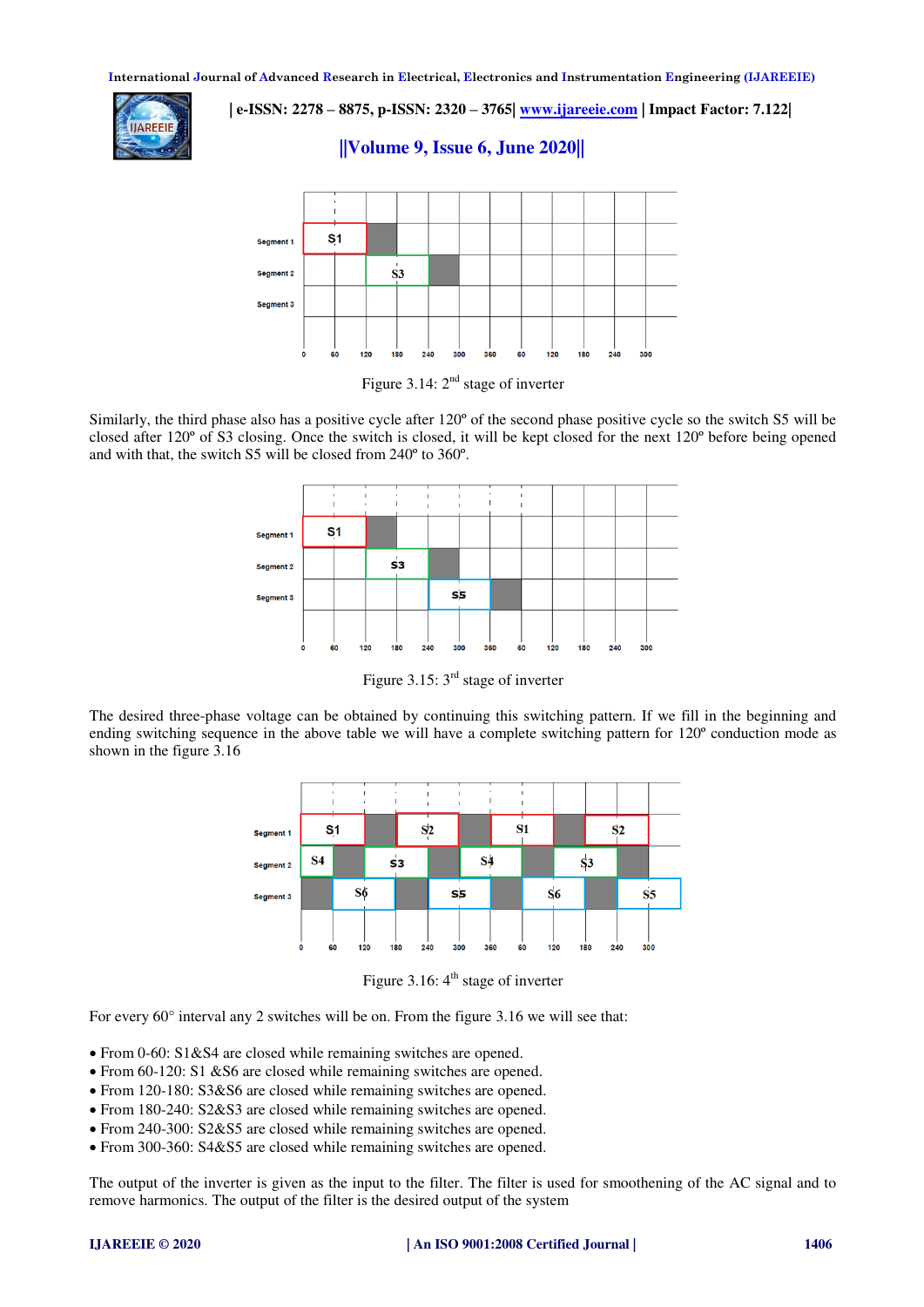

 **| e-ISSN: 2278 – 8875, p-ISSN: 2320 – 3765| [www.ijareeie.com](http://www.ijareeie.com/) | Impact Factor: 7.122|** 

**||Volume 9, Issue 6, June 2020||** 

## **IV. CIRCUIT DIAGRAM AND DESIGN ASPECTS**



Figure 4.1: Circuit diagram of the system

#### **Design aspects:**

# **PV ARRAY:**

# MODULE – Kyocera200GT

- Open circuit voltage,  $V_{oc} = 32.9V$
- Voltage at maximum Power point = 26.3V
- Short circuit current,  $I_{sc}$  = 8.21A
- Current at maximum power point  $= 7.61A$
- Max power per string  $= 200.143W$
- Number of series connected modules = 14
- Number of parallel strings  $= 45$
- Maximum Power = No of series connected modules/string \* No of parallel strings \* Max power/string

 $= 14 * 45 * 200.143$ 

= **126 kW**

• Total output voltage of PV array= Number of series connected modules/string \* voltage at maximum power point

 $= 14 * 26.3$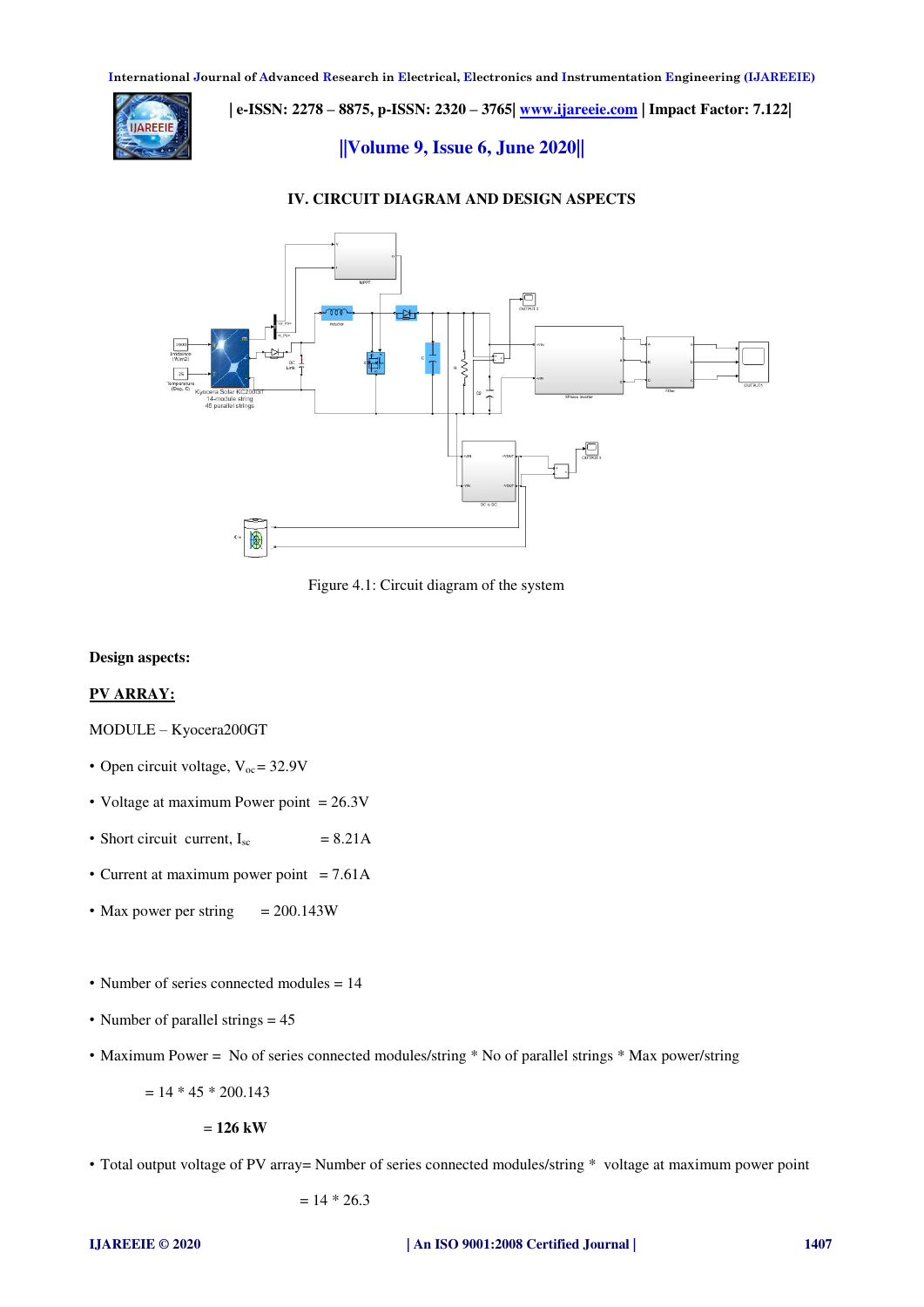

 **| e-ISSN: 2278 – 8875, p-ISSN: 2320 – 3765| [www.ijareeie.com](http://www.ijareeie.com/) | Impact Factor: 7.122| ||Volume 9, Issue 6, June 2020||** 

= **368.2 V**

Total output current of PV array = Number of parallel strings \* current at maximum Power point

$$
= 45 * 7.61
$$

= **342.45 A** 

#### **BOOST CONVERTER:**

- $V_{in} = 370 V$
- $V_0 = 410 V$

Duty cycle:  $D = 1 - (\frac{Vin(min)}{Vout} * n)$ 

$$
=1\frac{370*0.8}{410}
$$

$$
= 0.277 \approx 0.3
$$

Input Ripple current: $\Delta I L = (0.2 \text{ to } 0.4) * I_{out} * \frac{\text{Vout}}{\text{Vin}}$ 

$$
= 0.2 * 738.8 * \frac{410}{370}
$$

= **163.72A** 

$$
Inductor: L = \frac{(Vout-Vin)*Vin}{\Delta IL*fs*Vout}
$$

 $=\frac{(410-370)370}{163.73 \cdot 550 \cdot 411}$ 163.72∗550∗410

$$
= 0.4 \text{ mH}
$$

Capacitance:  $\Delta V_{\text{out}} = ESR * ( \frac{\text{Iout(max)}}{1 - R}$  $\frac{dI(max)}{1-D} + \frac{\Delta IL}{2}$  $\frac{1}{2}$ )  $= 0.05 * ( \frac{738.8}{1.03}$  $\frac{738.8}{1-0.3} + \frac{163.73}{2}$  $\frac{3.73}{2}$ )

= **56.86 V**

Cin is taken from the datasheet.= **50 mF**

 $\bullet$  C<sub>out(min)</sub> =  $\frac{\text{Iout(max)*D}}{\text{f}_{\text{G#} \text{MOut}}}$ fs∗ ΔVout

 $=\frac{738.8*0.3}{550*56.86}$ 550∗56.86

$$
= 7 \,\mathrm{mF}
$$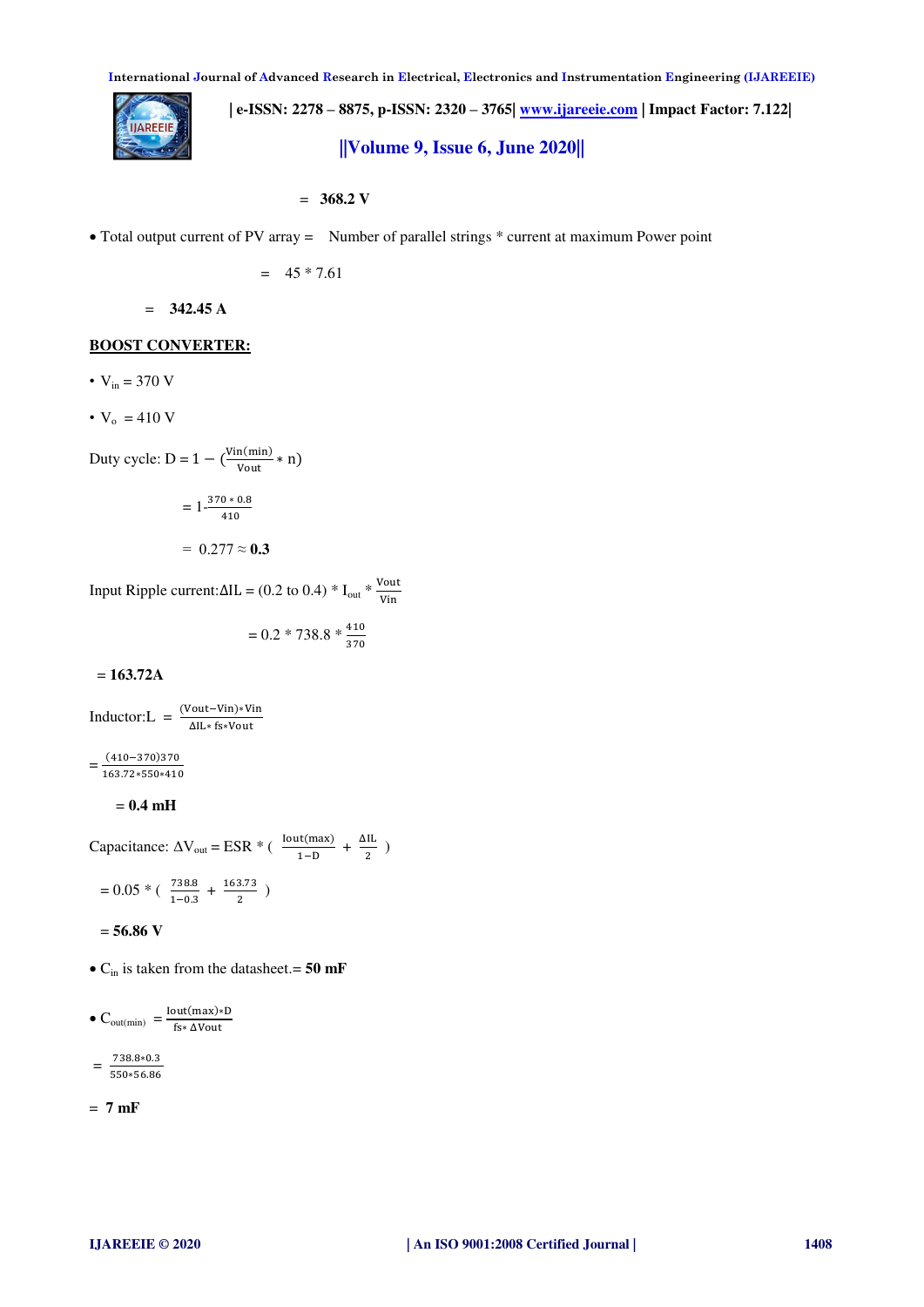

 **| e-ISSN: 2278 – 8875, p-ISSN: 2320 – 3765| [www.ijareeie.com](http://www.ijareeie.com/) | Impact Factor: 7.122|** 

**||Volume 9, Issue 6, June 2020||** 

#### **SEPIC CONVERTER:**

Since the values of SEPIC keep on changing due to the PWM signal, we have designed SEPIC for its open ended circuit values and implemented the same.

Parameters:

 $V_s = 9V$ 

 $V<sub>o</sub>=6V$ 

 $\Delta$ Il1 =  $\Delta$ Il2 = 0.4

 $P_s = 12$ 

 $F = 100$  KHz

Duty cycle : 
$$
D = \frac{v_0}{v_0 + v_s} = 0.4
$$

Capacitance :  $C1 = \frac{V_0}{D * F * \Delta V c1} = 80 \mu F$ 

$$
C2 = \frac{Vo}{D*F* \Delta Vc2} = 80 \mu F
$$

Minimum and maximum inductance currents:  $I_{L1max} = I_{L1} + \frac{\Delta I_{L1}}{2}$  $\frac{11}{2}$  = 1.33 +  $\frac{0.4}{2}$  = 1.53 A

 $I_{L1min} = I_{L1} - \frac{\Delta I_{L1}}{2}$  $\frac{1_{L1}}{2}$  = 1.33 -  $\frac{0.4}{2}$  $\frac{1}{2}$  = 1.13A  $I_{L2max} = I_{L2} + \frac{\Delta I_{L2}}{2}$  $\frac{d_{L2}}{2}$  = 2 +  $\frac{0.4}{2}$  = 2.2 A  $I_{L2min} = I_{L2} - \frac{\Delta I_{L2}}{2}$  $\frac{a_{L2}}{2}$  = 2 -  $\frac{0.4}{2}$  = 1.8 A

Inductances :  $L_1 = \frac{V_S D}{f \Delta i_L}$  $\frac{v_{s}D}{f\Delta i_{L1}}$  = 90µH = 100µH  $L_2 = \frac{V_s D}{f \Delta i_L}$  $\frac{v_{s}D}{fΔi_{L2}}$  = 90μH = 100μH

# **V. RESULT AND DISCUSSION**

The figure 5.1 shows the boost converter output which is a plot of voltage vs simulation time. The theoretical expected output as show above in the design aspects section is 410V but in simulation we are getting a voltage of 414V which is shown in the figure 5.2.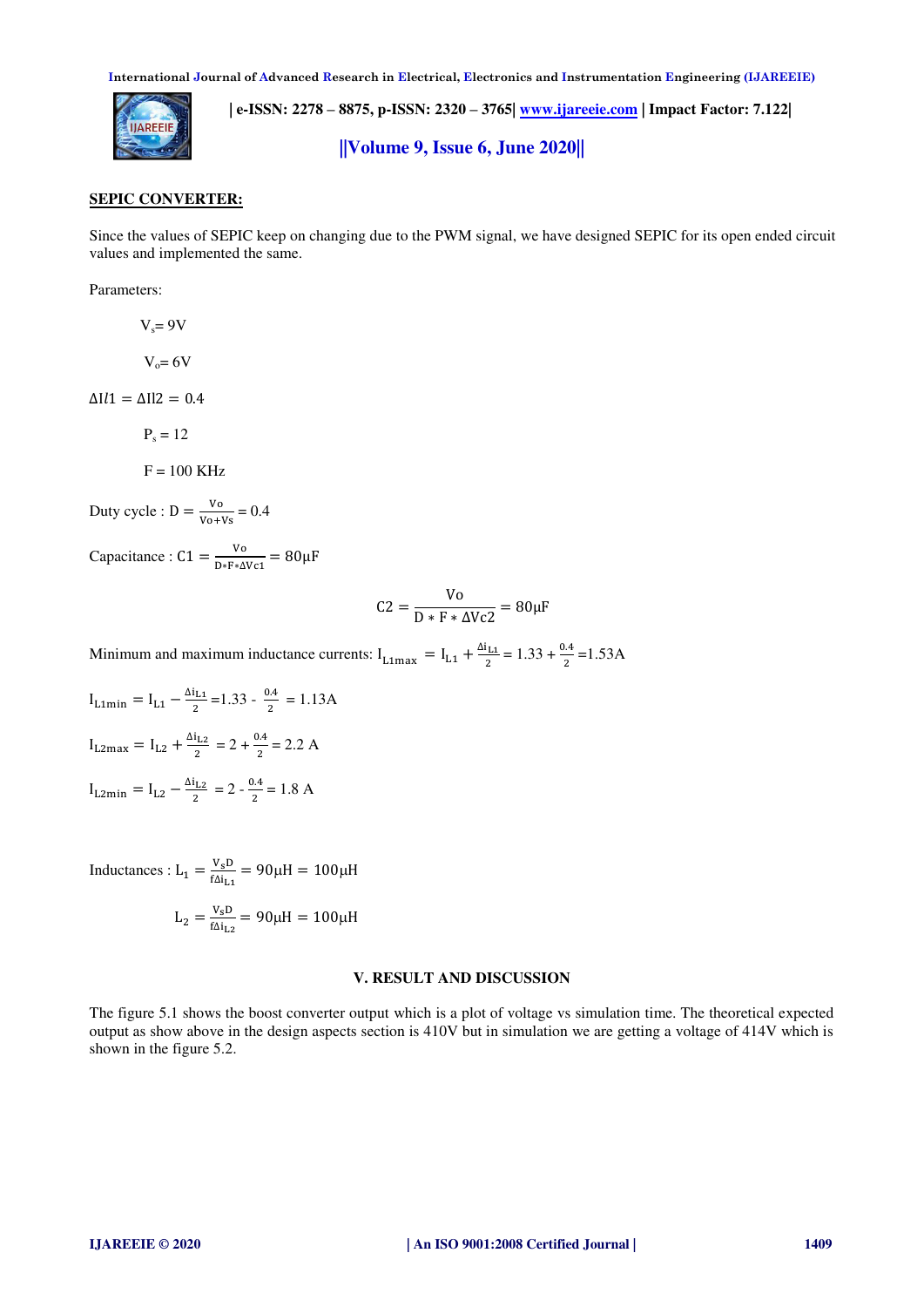

 **| e-ISSN: 2278 – 8875, p-ISSN: 2320 – 3765| [www.ijareeie.com](http://www.ijareeie.com/) | Impact Factor: 7.122|** 

**||Volume 9, Issue 6, June 2020||** 



Figure 5.1: Plot of Voltage vs Simulation time of boost converter

| Measurements |              |               |  |  |  |  |  |  |  |
|--------------|--------------|---------------|--|--|--|--|--|--|--|
|              | Time         | Value         |  |  |  |  |  |  |  |
|              | 0.750        | $4.141e+02$   |  |  |  |  |  |  |  |
| 2 !          | 2.250        | $4.140e + 02$ |  |  |  |  |  |  |  |
|              | 1.500 s      | ΔY 1.408e-01  |  |  |  |  |  |  |  |
|              | $1/\Delta T$ | 666.667 mHz   |  |  |  |  |  |  |  |
|              | ΔΥ / ΔΤ      | 93.844 (/ks)  |  |  |  |  |  |  |  |

Figure 5.2: Measurement of the Boost converter output

Figure 5.3 shows the output of the SEPIC converter which is plot of voltage vs simulation time. The expected output from the theoretical calculations is supposed to be 180V but we are getting a voltage of 174V (RMS) which can be seen in the figure 5.4. This is due to losses in the switching of the MOSFET which is the control transistor in the SEPIC circuit.



Figure 5.3: Plot of Voltage vs Simulation time of SEPIC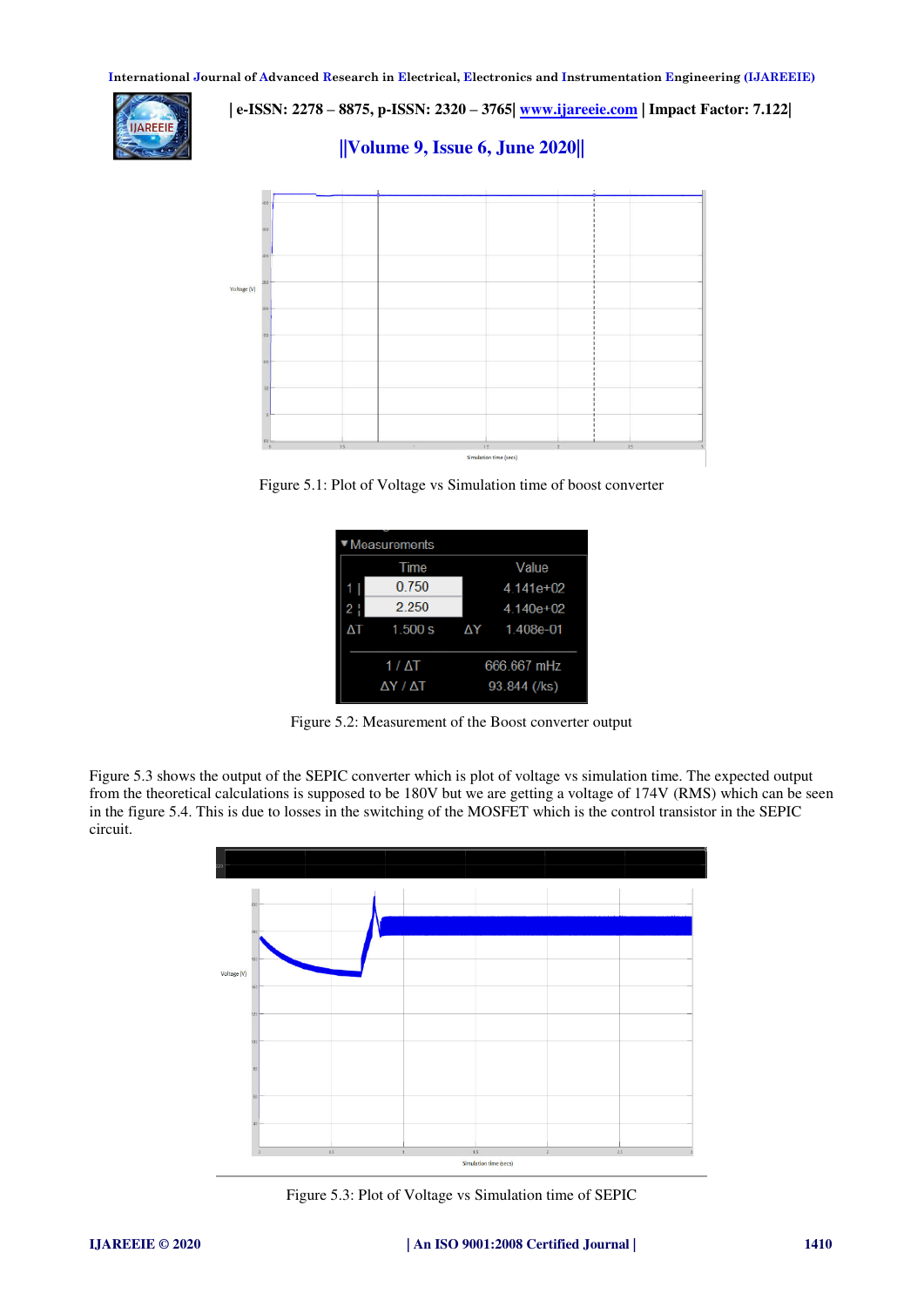

 **| e-ISSN: 2278 – 8875, p-ISSN: 2320 – 3765| [www.ijareeie.com](http://www.ijareeie.com/) | Impact Factor: 7.122|** 

# **||Volume 9, Issue 6, June 2020||**

| <b>Signal Statistics</b> | z             |                         |
|--------------------------|---------------|-------------------------|
|                          | Value         | Time                    |
| Max                      | $2.093e+02$   | 0.803                   |
| Min                      |               | $4.358e+01$ $0.000e+00$ |
| Peak to Peak 1.657e+02   |               |                         |
| Mean                     | $1.740e + 02$ |                         |
| Median                   | $1.775e+02$   |                         |
| <b>RMS</b>               | $1.744e+02$   |                         |

Figure 5.4: Signal statistics of output of SEPIC

Figure 5.5 shows the final three phase output of the system. The phase voltage is 238V (RMS) and the line voltage is root 3 times of phase voltage which is 415V. The phase voltage of each phase is shown in the figures 5.6, 5.7 and 5.8 respectively.



Figure 5.5: Final three phase output

| Filter/1<br>$\vee$               |               |                | Filter/2<br>$\vee$               |               |                | <b>Filter/3</b><br>$\checkmark$ |              |            |
|----------------------------------|---------------|----------------|----------------------------------|---------------|----------------|---------------------------------|--------------|------------|
| [∓ ▼<br><b>Signal Statistics</b> |               | $\overline{R}$ | I∓ v<br><b>Signal Statistics</b> |               | X <sub>5</sub> | <b>Signal Statistics</b>        |              | $7 \times$ |
|                                  | Value         | Time           |                                  | Value         | Time           |                                 | Value        | Time       |
| Max                              | $3.374e+02$   | 2.980          | Max                              | $3.376e + 02$ | 2.993          | Max                             | $3.372e+02$  | 2.966      |
| Min                              | $-3.374e+02$  | 2.970          | Min                              | $-3.376e+02$  | 2.983          | Min                             | $-3.372e+02$ | 2.956      |
| Peak to Peak                     | 6 749e+02     |                | Peak to Peak                     | $6.752e+02$   |                | Peak to Peak                    | $6.743e+02$  |            |
| Mean                             | $9.412e + 00$ |                | Mean                             | $3.142e + 01$ |                | Mean                            | $-4.084e+01$ |            |
| Median                           | $1442e+01$    |                | Median                           | $5.987e+01$   |                | Median                          | -8.762e+01   |            |
| <b>RMS</b>                       | $2.389e+02$   |                | <b>RMS</b>                       | $2.391e+02$   |                | <b>RMS</b>                      | $2.389e+02$  |            |

Figure 5.6: Output of phase Y Figure 5.7: Output of phase B Figure 5.8: Output of phase R

## **VI.CONCLUSION**

The demand for electrical power is going up day by day while the power generation from non-renewable resources is decreasing due to shortage of fossil fuels it is high time that we start using renewable energy resources for power generation. From this project we not only harness the energy obtained from the sun during the day but we store it and